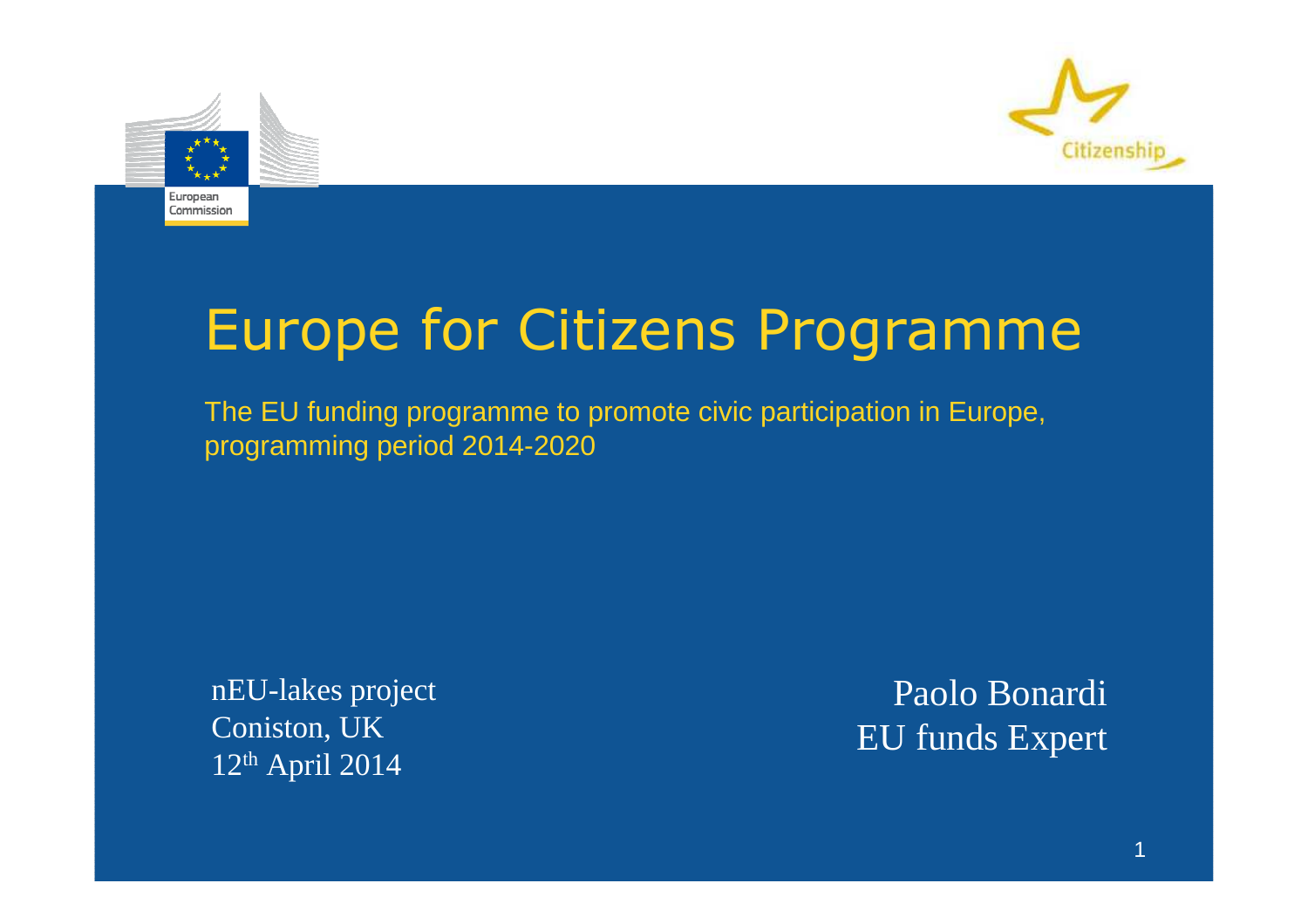



### **What is it for..**

#### The aim of this Programme is

- •To contribute to citizens' understanding of the EU, its history and diversity
- $\bullet$  To foster European citizenship and to improve conditions for civic and democratic participation at EU level.
- $\bullet$ To raise awareness of remembrance, common history and values
- $\bullet$  To encourage democratic participation of citizens at EU level, by developing citizens' understanding of the EU policy making-process and, by promoting opportunities for societal and intercultural engagement and volunteering at EU level.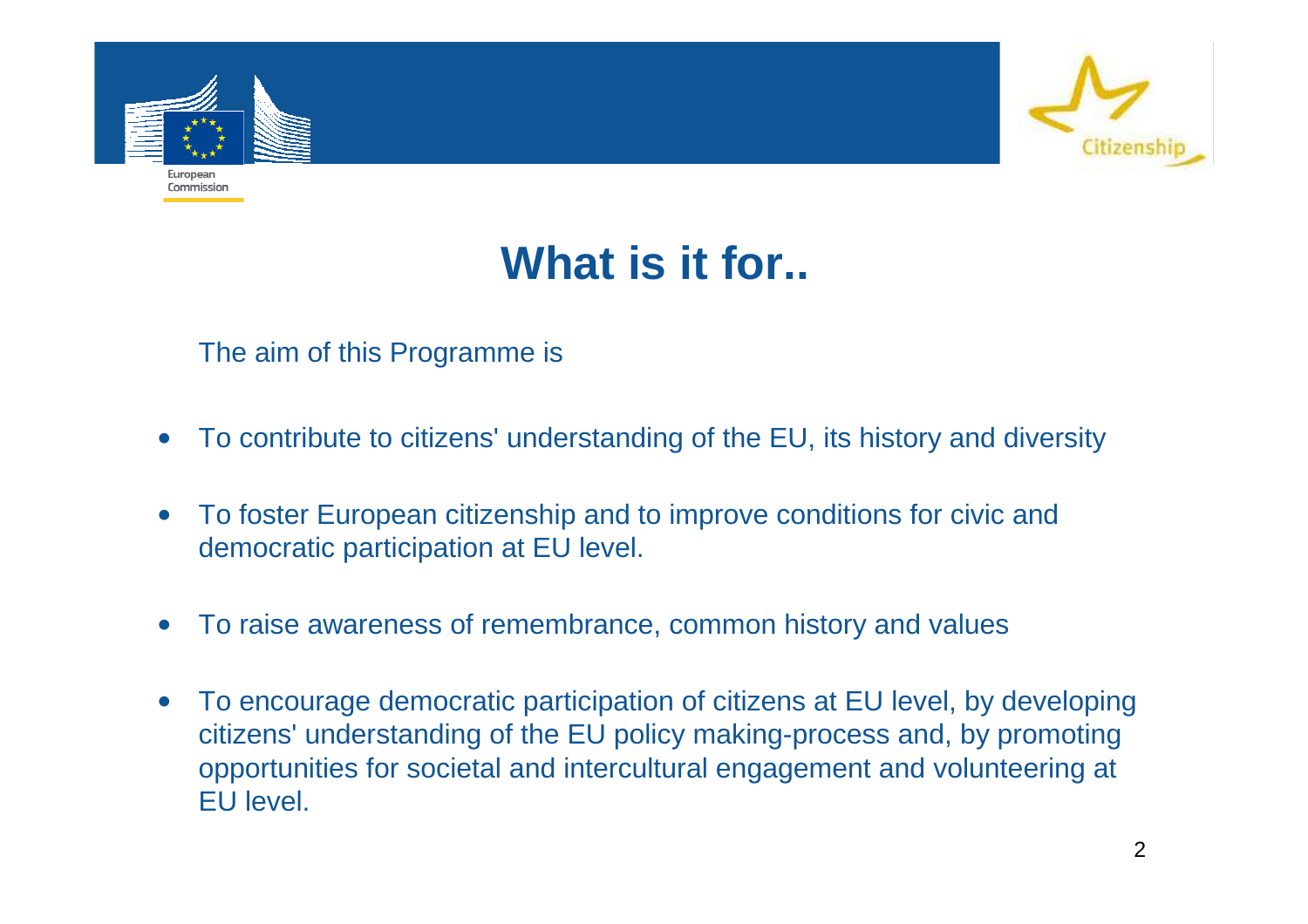



#### **Specific objectives of the programme**

- $\bullet$  to raise awareness of:
	- •Remembrance,
	- $\bullet$ common history and values
	- •theUnion's aim that is to promote peace
	- • its values and the well-being of its peoples by stimulating debate, reflection and development of networks;
- $\bullet$  to encourage democratic and civic participation of citizens at EU level:
	- $\bullet$ by developing citizens' understanding of the EU policy making-process
	- • by promoting opportunities for societal and intercultural engagement and volunteering at EU level.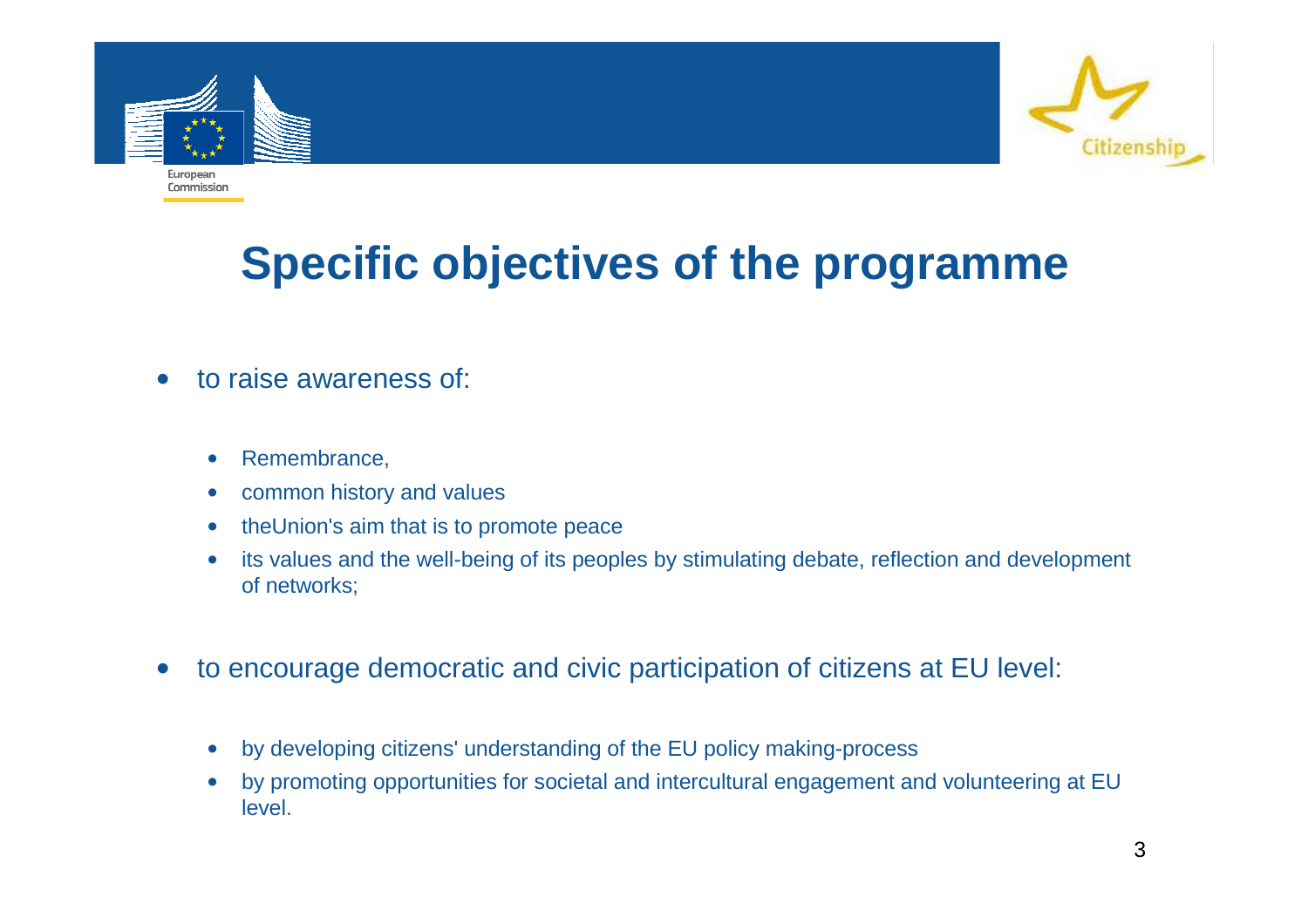



### **What does it support?**

**1. European remembrance** – raising awareness of remembrance, common history, values and the aim of the EU

Projects under this strand should:

- $\bullet$  include different types of organisations (local authorities, NGOs, research institutes etc.)
- $\bullet$  develop different types of activities (research, exhibitions, public debates, non-formal education etc.)
- $\bullet$ involve citizens from different target groups
- $\bullet$  be implemented on a transnational level, or with a clear European dimension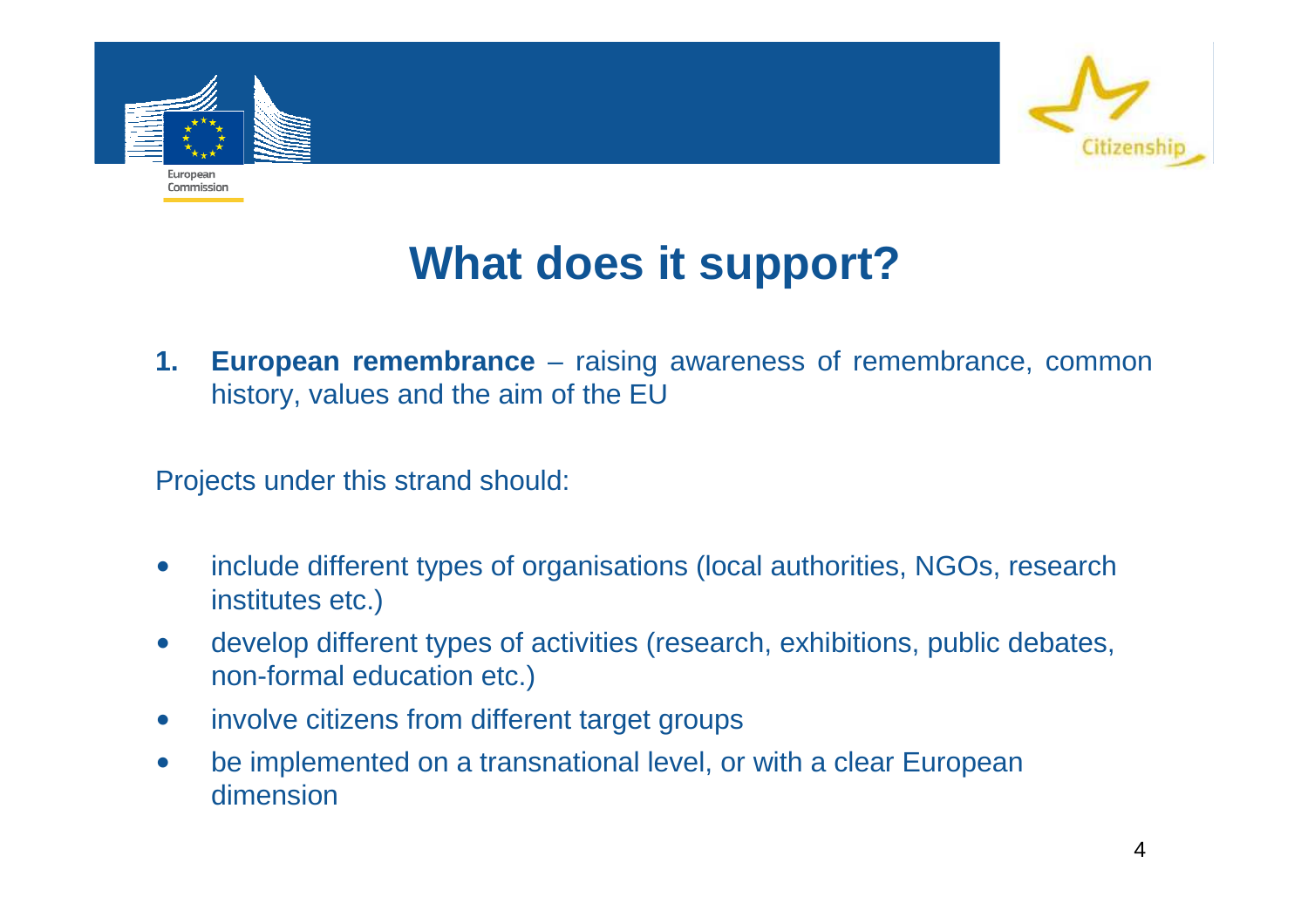



# **What does it support?**

- **2. Democratic engagement and civic participation** encouraging democratic and civic participation of citizens at Union level
	- •Town Twinning
	- •Networks of towns
	- $\bullet$ Civil society projects

This strand supports:

- • Activities covering civic participation, focusing in particular on European Union policies.
- $\bullet$  Initiatives developing opportunities for mutual understanding, intercultural learning, solidarity, societal engagement and volunteering at EU level.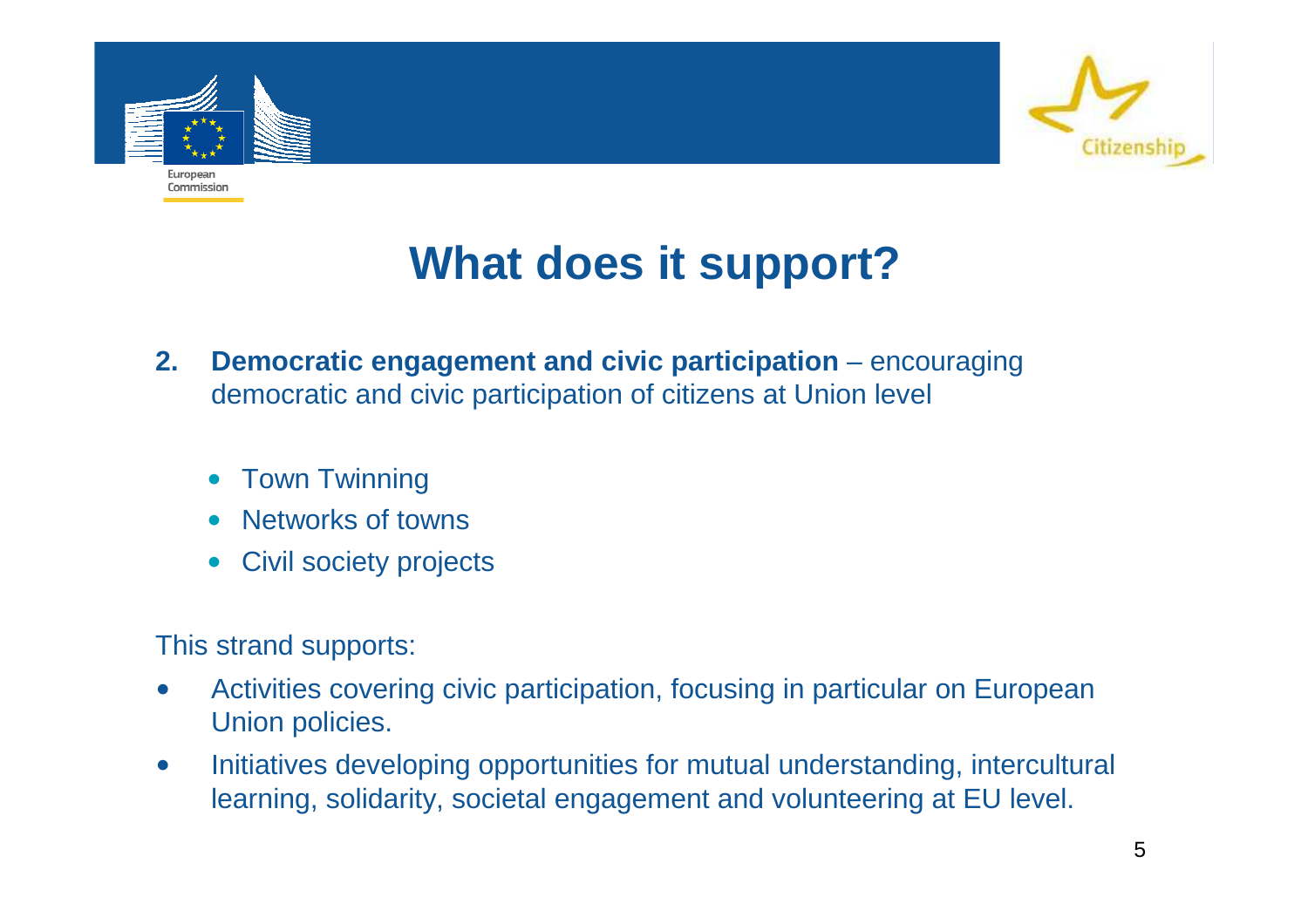



# **What does it support?**

#### **2. Democratic engagement and civic participation**

The strand includes three specific measures:

- $\bullet$ **Town twinning** – supporting projects bringing together citizens from twinned towns. By mobilising citizens at local and EU levels to debate on concrete issues from the European political agenda, this measure will seek to promote civic participation in the EU policy making process.
- $\bullet$  **Networks of towns** – providing funding to municipalities and associations working together on a common theme in a long term perspective, and wishing to develop networks of towns to make their cooperation more sustainable.
- $\bullet$  **Civil society projects** – supporting projects gathering citizens in activities directly linked to EU policies, providing an opportunity for direct participation in the policy making process. Funded activities may include: promotion of societal engagement and solidarity, gathering of opinions, volunteering.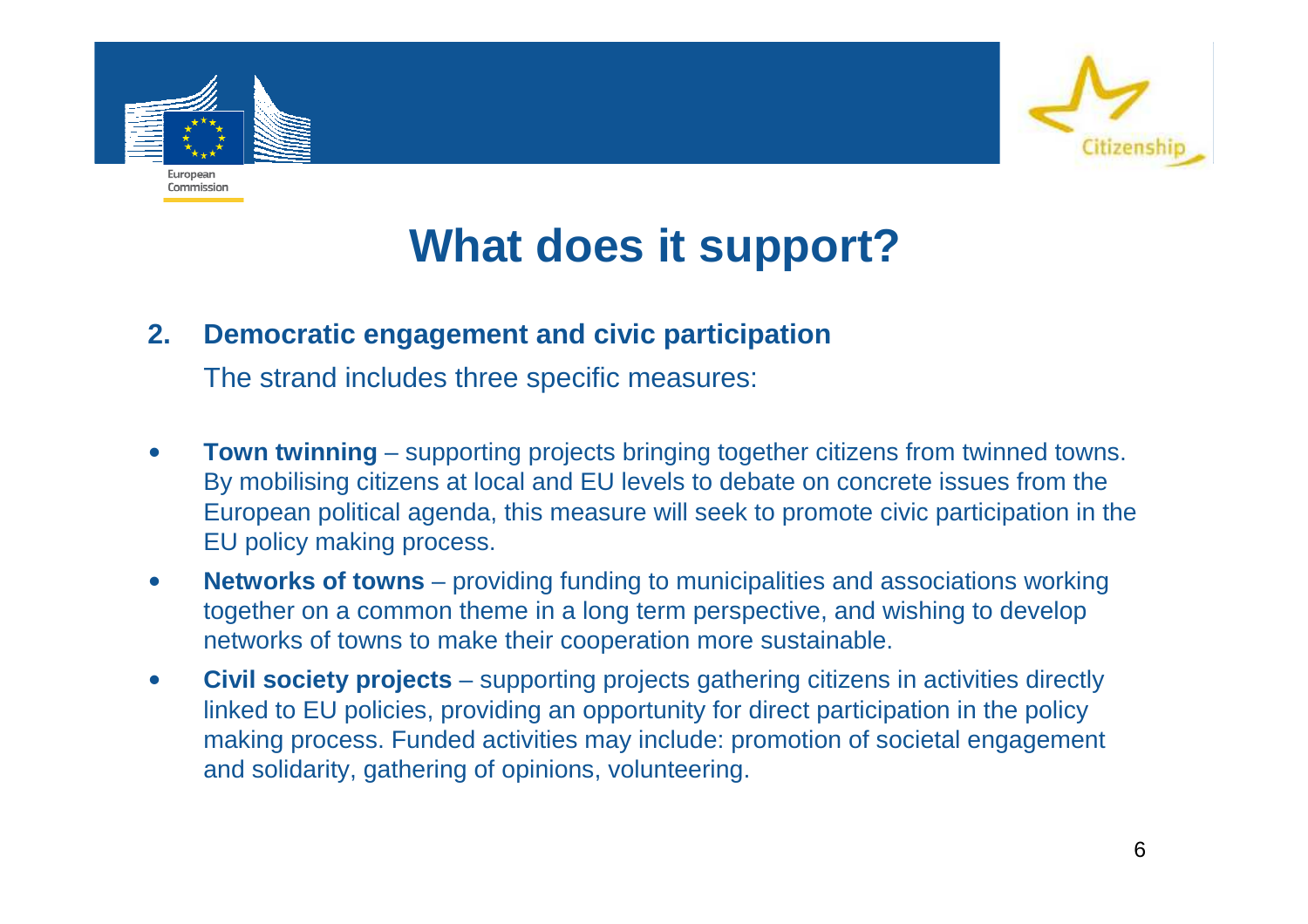



## **What does is support?**

**2. Democratic engagement and civic participation** – encouraging democratic and civic participation of citizens at Union level

This strand supports:

- • Activities covering civic participation, focusing in particular on European Union policies.
- $\bullet$  Initiatives developing opportunities for mutual understanding, intercultural learning, solidarity, societal engagement and volunteering at EU level.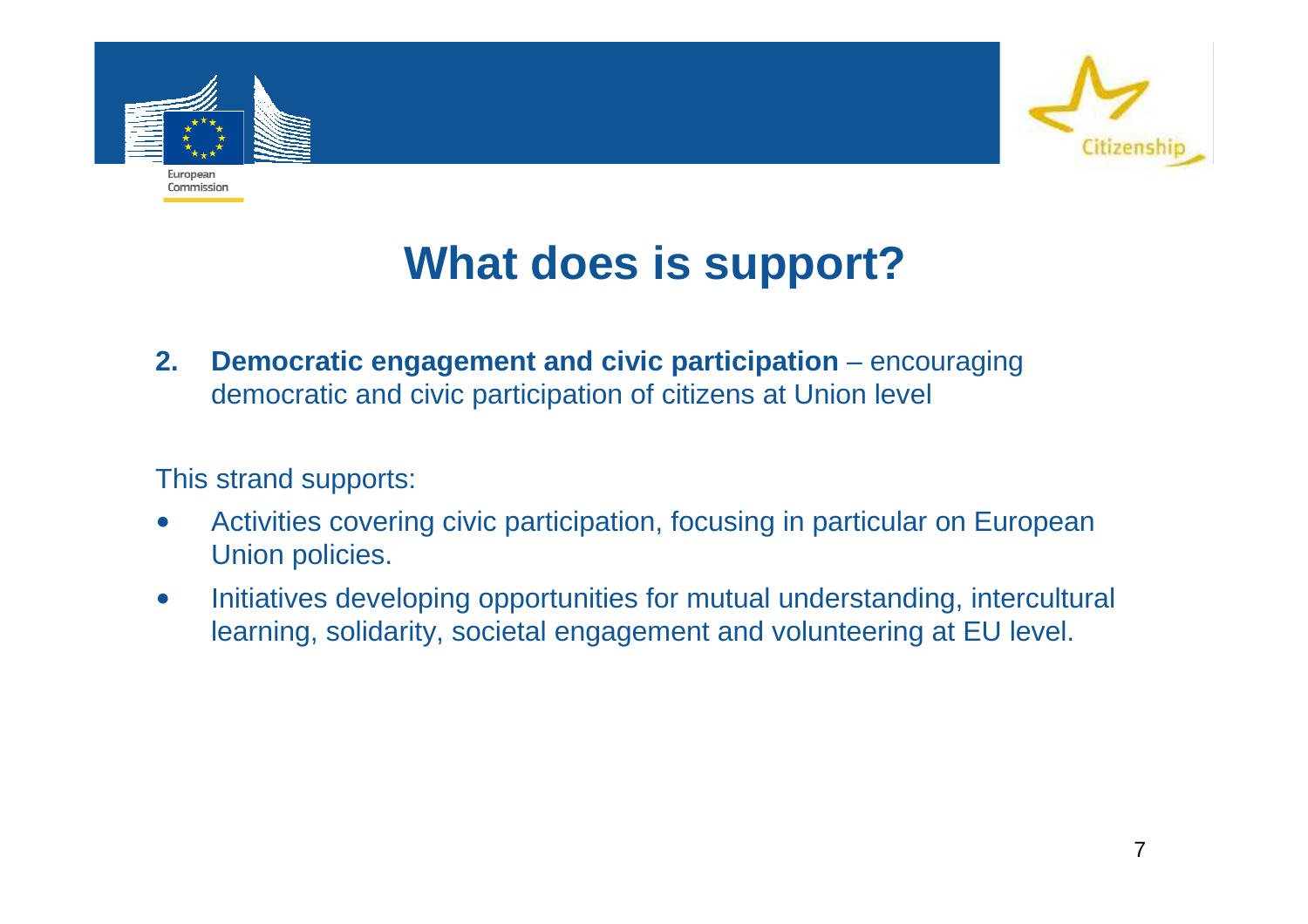



# **What support is available?**

- **1. European remembrance Action grants** for actions with a limited timeframe during which specific activities are implemented
	- •The maximum eligible grant for a project is 100 000  $\epsilon$ .
	- •The maximum project duration is 18 months.
- **2. Democratic engagement and civic participation Action grants** for actions with a limited lifetime during which proposed specific activities are implemented
	- **I. Town twinning:**
	- •The maximum eligible grant for a project is 25 000 EUR
	- •The maximum project duration is 21 days.
	- **II. Networks of towns:**
	- $\bullet$ The maximum eligible grant for a project is 150 000 EUR.
	- •The maximum project duration is 24 months.
	- **III. Civil society projects:**
	- •The maximum eligible grant for a project is 150 000 EUR.
	- •The maximum project duration is 18 months.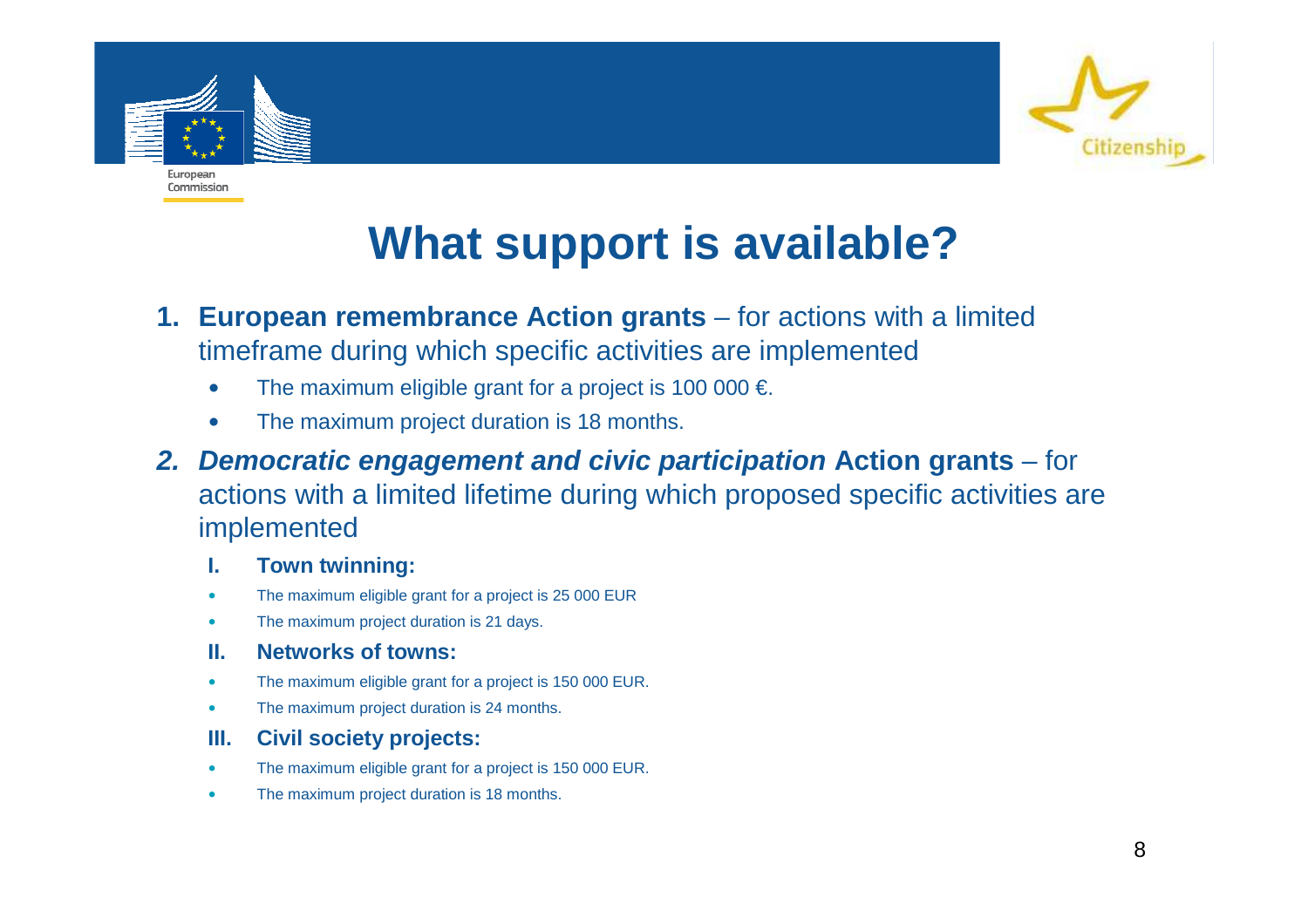



## **Who can apply**

The programme is open to the 28 EU Member States, and provided they have signed a Memorandum of Understanding with the Commission, to Accession countries, candidate countries and potential candidates and to EFTA countries.

**To be eligible to apply,** organisations must:

- •Be a **non-profit organisation**
- $\bullet$  Be active in the field of European citizenship (as defined in their articles of association or mission statement and correspond to one of the categories listed in the specific call (link)
- Be **established legally** and have had a legal personality **for at least four years** (on the date of submission of their application) **in an eligible country**.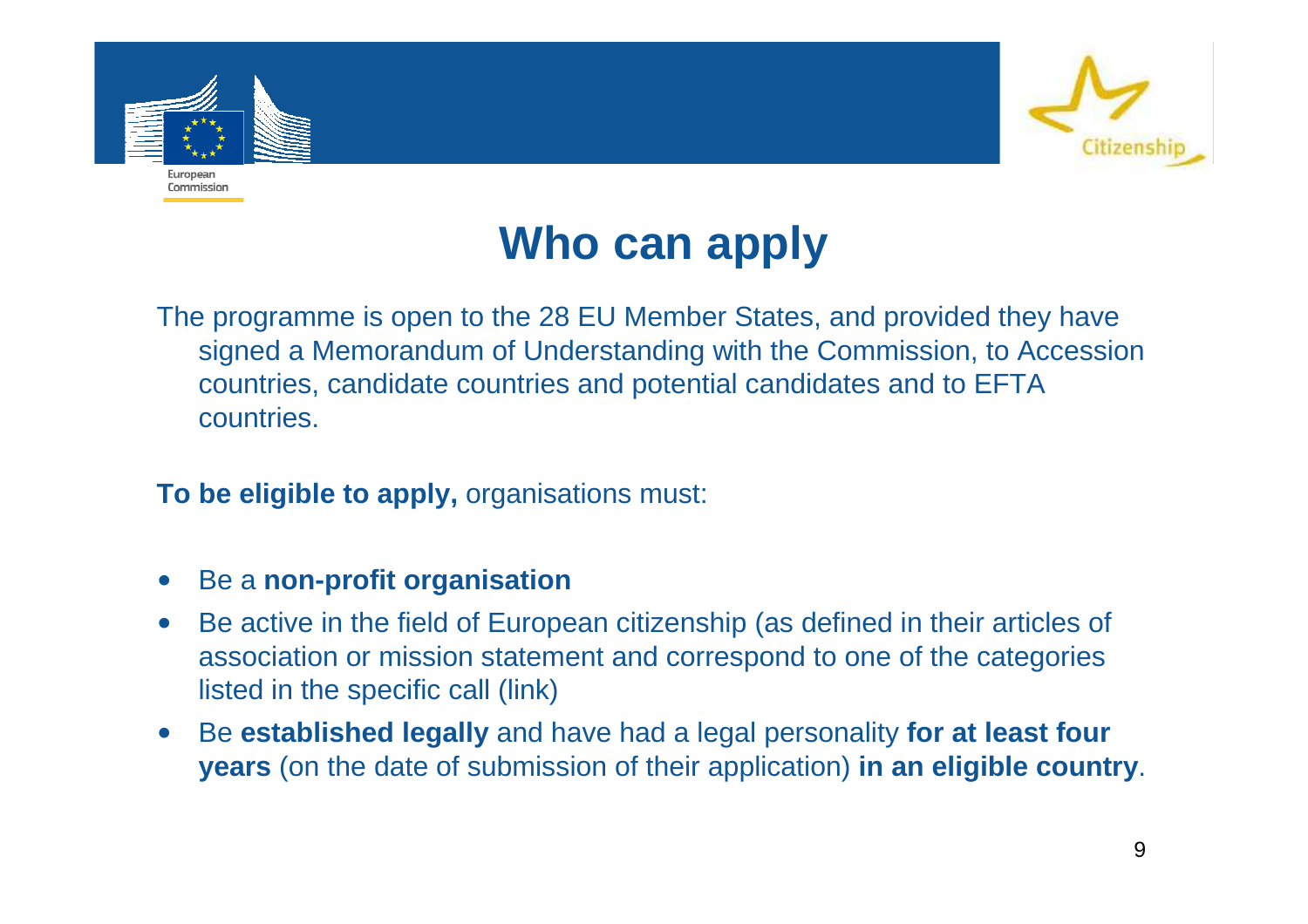



# **Who can apply**

Civil society organisations at European level and Civil society organisations for European remembrance must have members or activities **in at least 12 eligible countries**;

Platforms of pan-European organisations must have at least **20 umbrella member organisations,** who must each have members in at least 15 Member States, and which, taken as a whole, cover the 28 Member States;

European public policy research organisations (think tanks) do not need to have any specific geographical coverage in order to be eligible.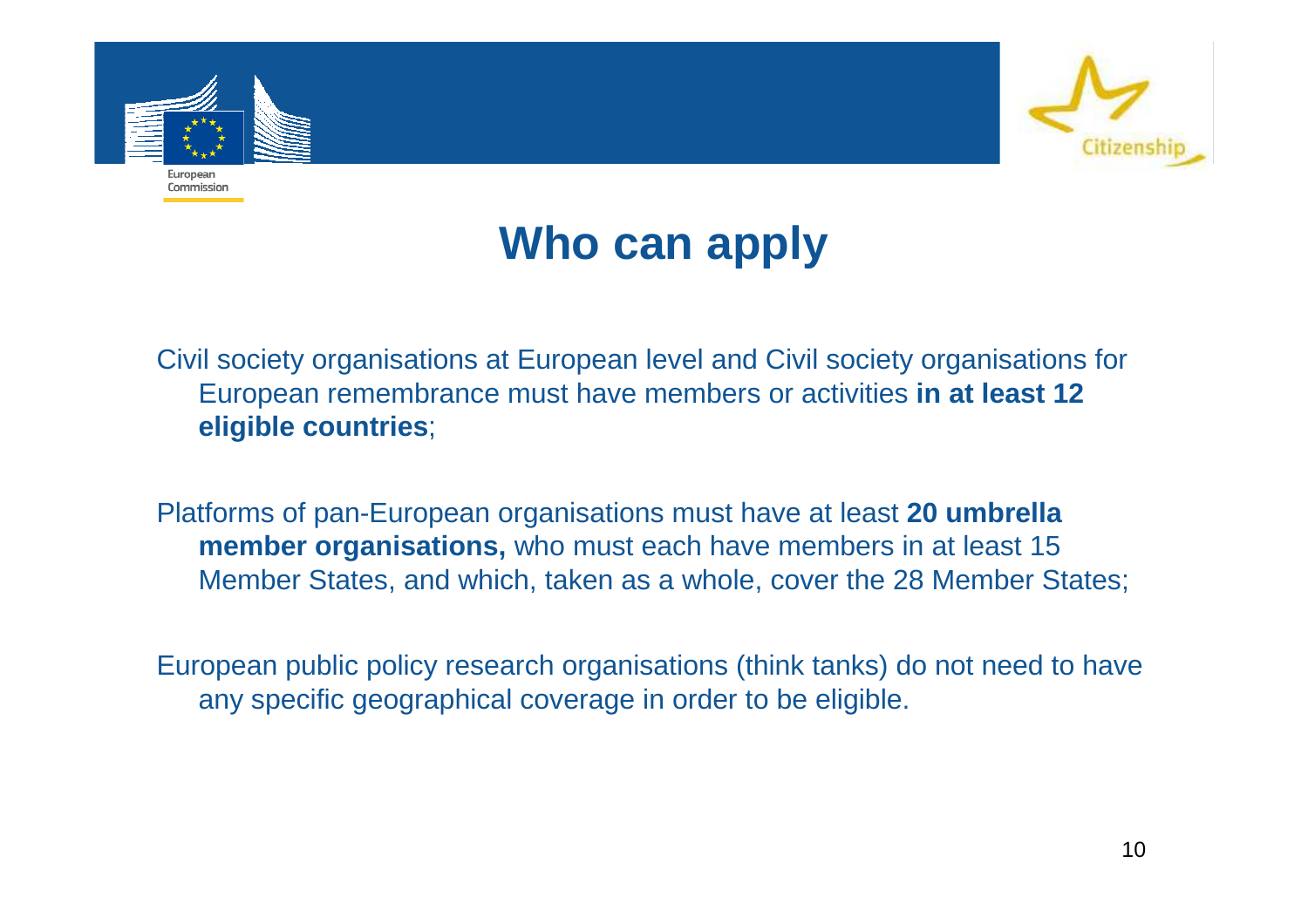



#### **Provisional timetable**

| <b>Calls for proposals</b>    | <b>Actions</b>                                   | <b>Status</b>  | <b>Deadline for application</b>                                  |
|-------------------------------|--------------------------------------------------|----------------|------------------------------------------------------------------|
| <b>Civil society projects</b> | Democratic engagement<br>and civic participation | <b>Planned</b> | 01/03/2014 -<br>12:00 (CET/CEST, midday<br><b>Brussels time)</b> |
| <b>Networks of towns</b>      | Democratic engagement<br>and civic participation | <b>Planned</b> | 01/03/2014 -<br>12:00 (CET/CEST, midday<br><b>Brussels time)</b> |
| <b>Town twinning</b>          | Democratic engagement<br>and civic participation | <b>Planned</b> | 01/03/2014 -<br>12:00 (CET/CEST, midday<br><b>Brussels time)</b> |
| <b>Networks of towns</b>      | Democratic engagement<br>and civic participation | <b>Planned</b> | 01/09/2014 -<br>12:00 (CET/CEST, midday<br><b>Brussels time)</b> |
| European rememberance         | European rememberance                            | <b>Planned</b> | 01/03/2014 -<br>12:00 (CET/CEST, midday<br><b>Brussels time)</b> |
| <b>Town twinning</b>          | Democratic engagement<br>and civic participation | Planned        | 01/09/2014 -<br>12:00 (CET/CEST, midday<br><b>Brussels time)</b> |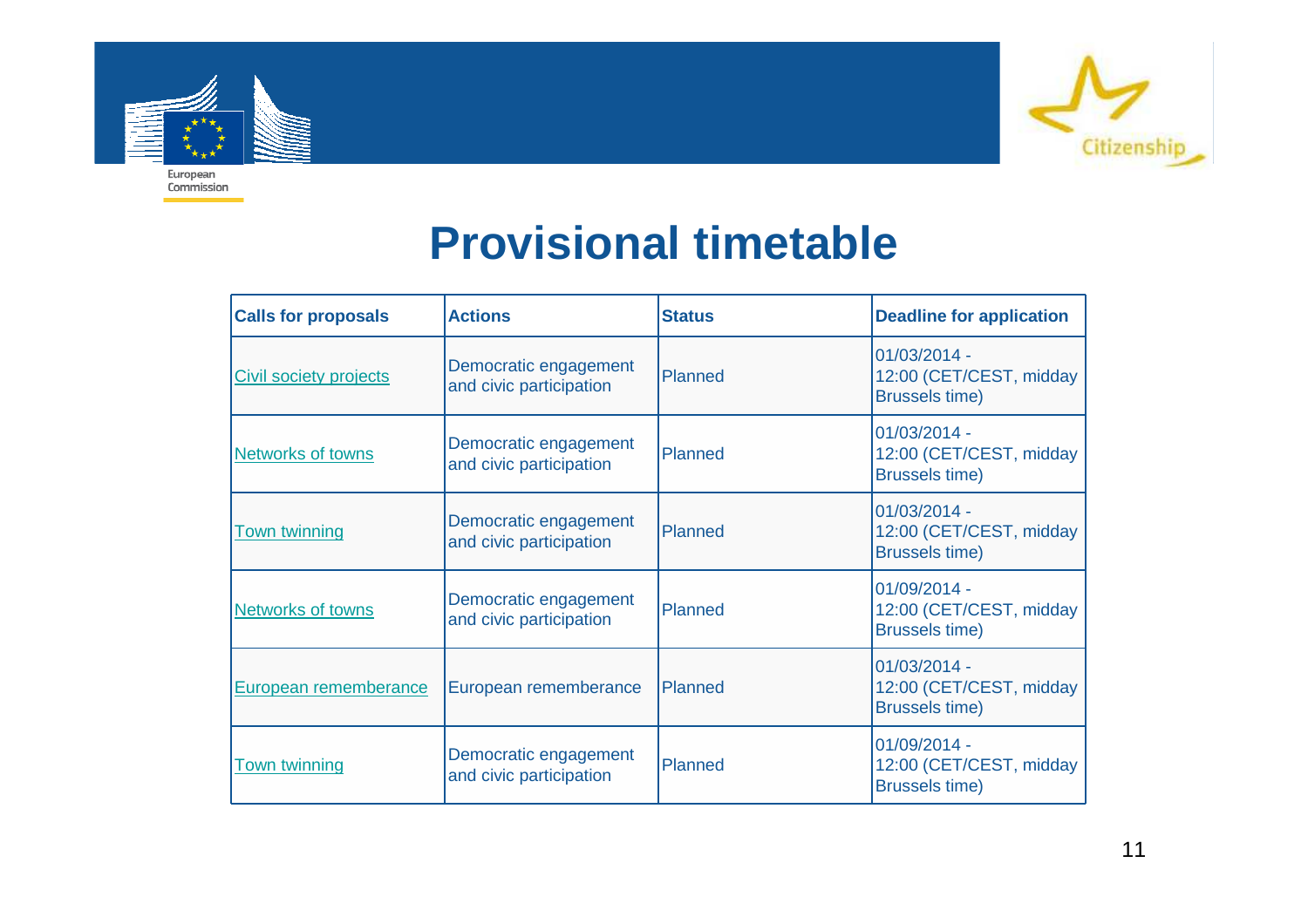



The EACEA is responsible for the implementation of most activities of the Europe for Citizens Programme.

#### **EACEA - Unit C1 Europe for Citizens**

Avenue du Bourget, 1 (BOUR 01/04A)B-1049 Brussels - BelgiumFax:+32 2 296 23 89

**https://eacea.ec.europa.eu/europe-for-citizens\_en**

**Functional mailbox for Operating grants:**

eacea-c1-operatinggrants@ec.europa.eu